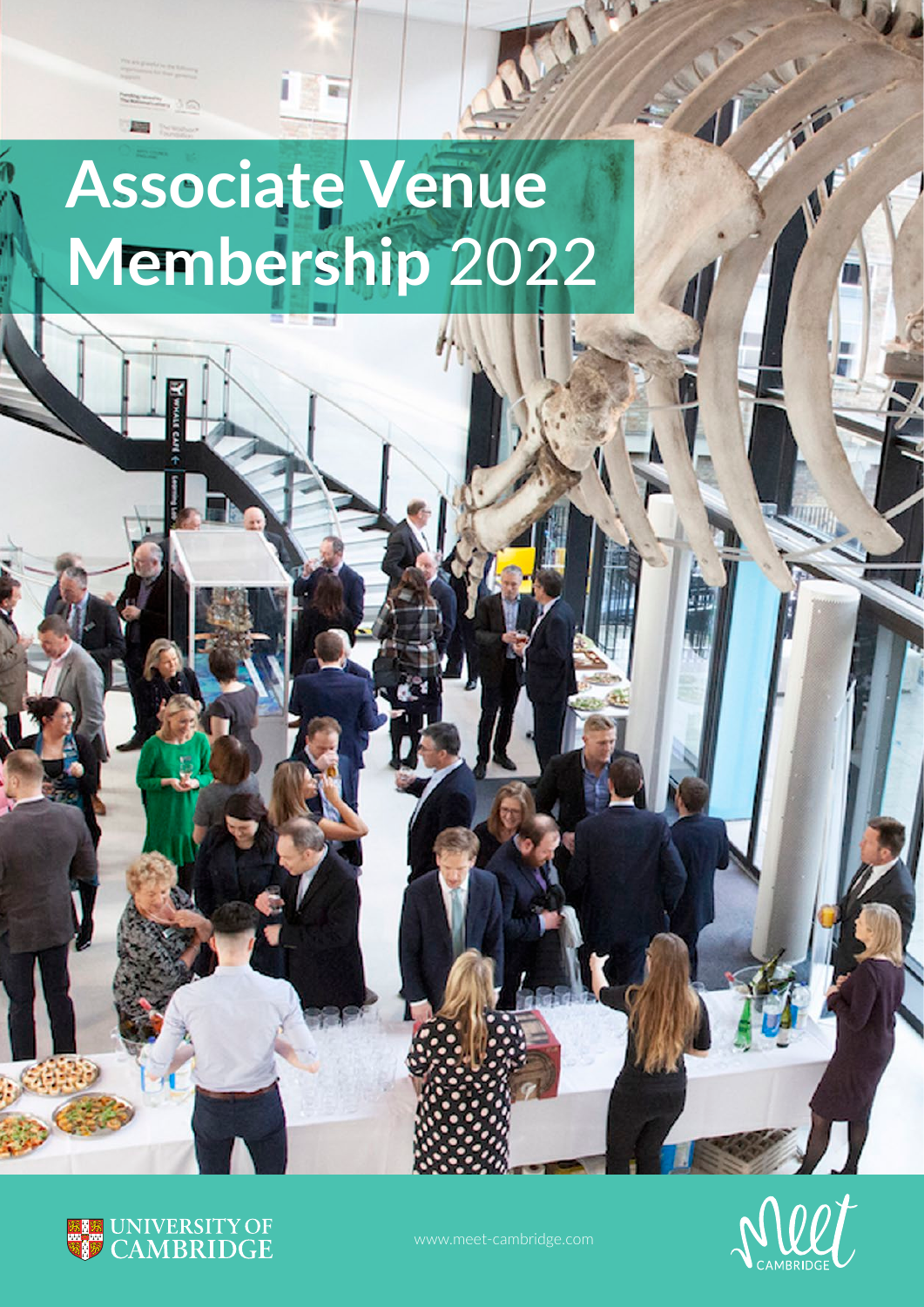

**Meet Cambridge has an extensive portfolio of venues in and around Cambridge – so, if you represent a venue in or near Cambridge that would be a good fit for our clients, we'd be delighted to talk to you about membership.**

As the official bureau for meetings and events in Cambridge, we take thousands of enquiries each year for events of all types. Most of our clients are looking for venues that are relatively close to the city, or larger unusual venues slightly further afield.

Whether you're an academic venue looking to maximise the use of your free space; a unique venue looking for new business leads or a wedding, dining or party venue keen to attract a new audience, being a member of Meet Cambridge could help you achieve that.

- ✓ **Win business and new clients**
- ✓ **Promote your venue to new audiences**
- ✓ **Collaborate, network & benchmark with industry peers**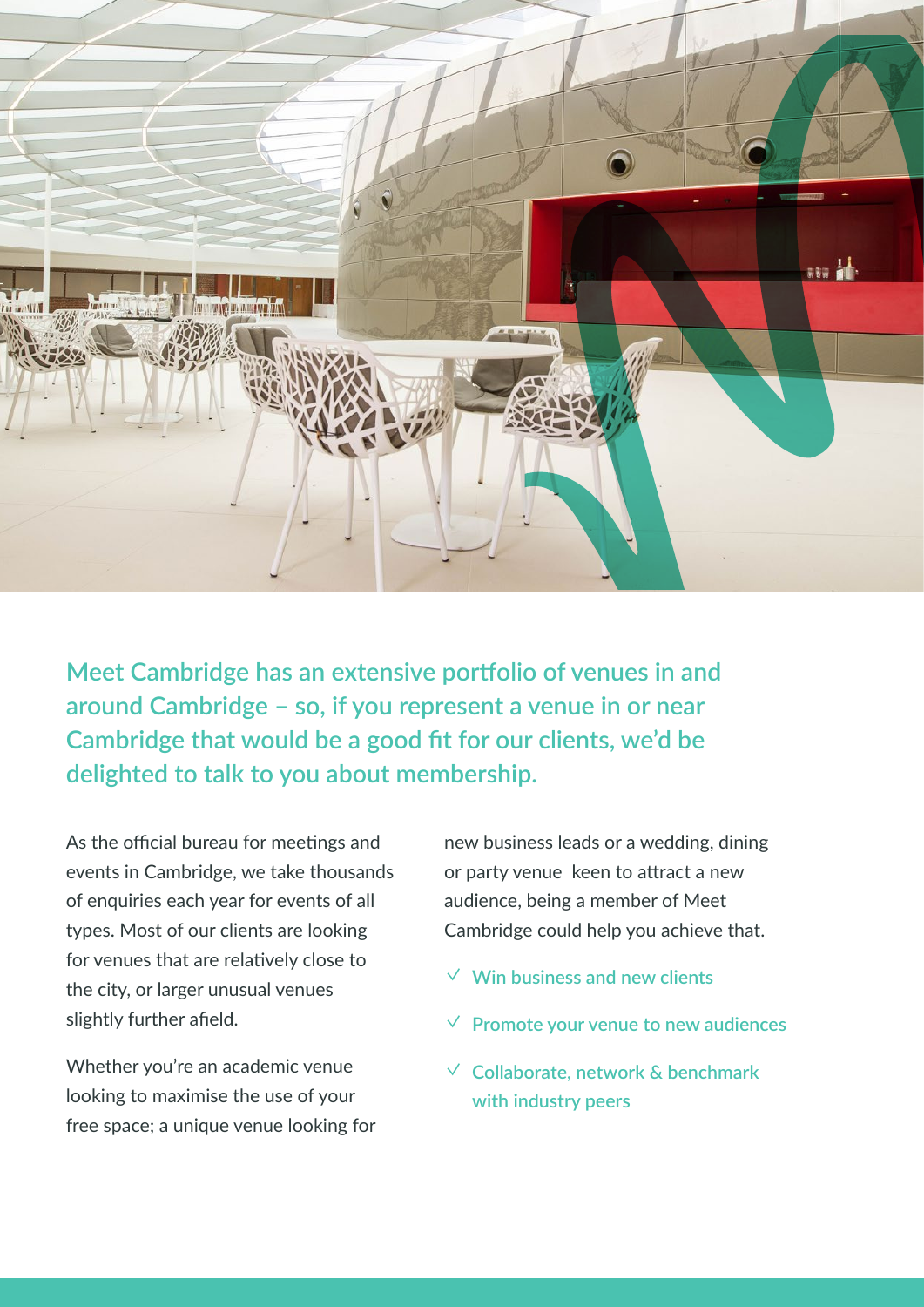### **Our Associate Venue Membership options are as follows:**

|                                                                                                                                   | Simpleview<br><b>Access</b> | Venue page<br>on website | Marketing    | stated are +<br>(All prices<br>VAT)<br>Fee                  |
|-----------------------------------------------------------------------------------------------------------------------------------|-----------------------------|--------------------------|--------------|-------------------------------------------------------------|
| <b>Associate Venues (Small)</b><br>Small venues (no accommodation) with<br>a maxium of three meeting/dining<br>rooms per listing. | $\checkmark$                | $\checkmark$             | $\checkmark$ | Annual fee £500<br>Plus 10% commission on placed business.  |
| <b>Associate Venues (Large)</b><br>Large venues (no accommodation)<br>with four or more meeting/dining per<br>listing.            | $\checkmark$                | $\checkmark$             | $\checkmark$ | Annual fee £1000<br>Plus 10% commission on placed business. |
| <b>Associate Venues (Hotels)</b><br>Bedrooms and a maximum of three<br>meeting/dining rooms per listing.                          | $\checkmark$                | $\checkmark$             | $\checkmark$ | Annual fee £1500<br>Plus 10% commission on placed business. |
| <b>Associate Venues (Hotels)</b><br>Bedrooms and four or more meeting/<br>dining rooms per listing.                               | $\checkmark$                | $\checkmark$             | $\checkmark$ | Annual fee £2000<br>Plus 10% commission on placed business. |